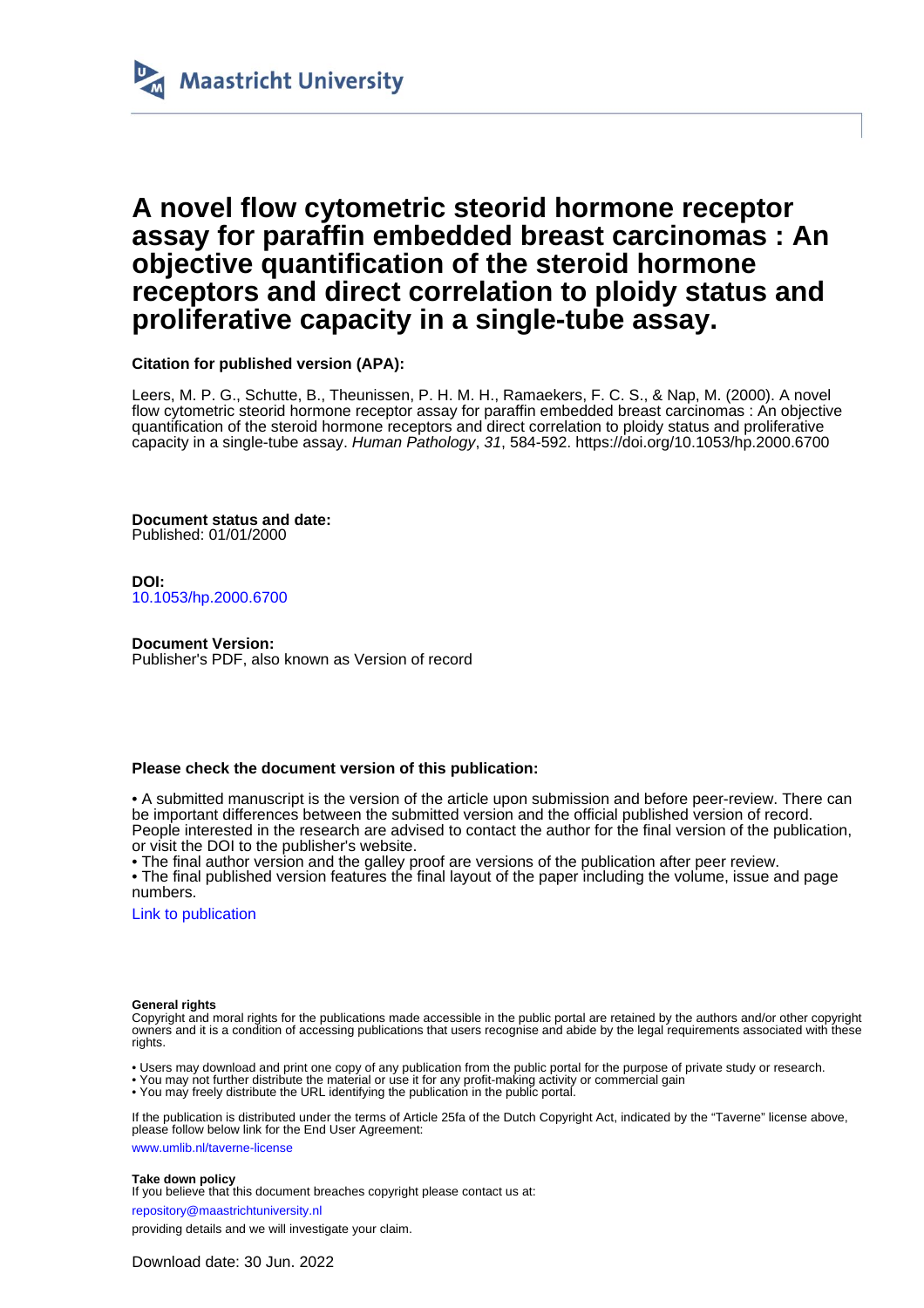# A Novel Flow Cytometric Steroid Hormone **Receptor Assay for Paraffin-Embedded Breast Carcinomas: An Objective** Quantification of the Steroid Hormone **Receptors and Direct Correlation to Ploidy Status and Proliferative Capacity in a Single-Tube Assay**

MATHIE P.G. LEERS, PHD, BERT SCHUTTE, PHD, PAUL H.M.H. THEUNISSEN, MD, PHD, FRANS C.S. RAMAEKERS, PHD, AND MARIUS NAP, MD, PHD

Semiquantitative estimation of steroid hormone receptors by immunohistochemistry applied to paraffin sections is common practice in surgical pathology. Flow cytometric (FCM) analysis of estrogen receptor (ER) and progesterone receptor (PR) levels provides a faster and more objective quantitative assay. However, a major problem in such FCM analyses of solid tumor samples is the admixture of tumor cells with normal epithelial, stromal, and inflammatory cells. The aim of the underlying study was to investigate the applicability of a recently developed multiparameter flow cytometric methodology for the accurate estimation of the fraction of steroid hormone receptorpositive tumor cells and to explore whether this multiparameter approach allows the detection of specific, clinically relevant subsets of tumors, based on a combination of ploidy level, steroid hormone receptor status, and cell cycle characteristics. For this purpose, samples of 42 breast cancer patients, from which routine immunohistochemistry for ER and PR also was available, were analyzed. From each case, a cell suspension was prepared from the paraffin block by applying a heating and short pepsin digestion step to 50-um-thick sections. These cell suspensions were double-immunostained for cytokeratin to identify the epithelial cells, and ER or PR, whereas DNA was quantitatively stained with propidium iodide using an optimized protocol. In the entire group of breast tumors, the percentages of ER- and PR-positive cells were registrated in the

The levels of estrogen and progesteron receptor (ER and PR, respectively) are important parameters to predict short-term prognosis and the response to endocrine therapy of breast and endometrium cancer. Therefore, the analysis of steroid hormone receptor content is widely used in the management of these hormonedependent malignancies.<sup>141</sup> The expression of ER and PR can be determined by quantitative assays, such as ligand binding assays and immunochemical assays, by semiquantitative immunohistochemistry, or by flow cytometry (FCM).<sup>12</sup> However, the heterogeneous cell

Copyright © 2000 by W.B. Saunders Company 0046-8177/00/3105-0009\$10.00/0 doi:10.1053/hp.2000.6700

epithelial subfraction, in combination with DNA ploidy and S phase fraction (SPF). A significant correlation was found between the fraction of hormone receptor-positive cells as found by the immunohistochemical and FCM procedures. For ER, a correlation coefficient of  $r = .87$  was found, and for PR  $r = .62$ , both  $P < .0001$ . It became clear that all the diploid breast tumors had more than 30% tumor cells positive for ER with a SPF lower than 10%, whereas aneuploid tumors contained on average a smaller percentage of steroid hormone receptor-positive cells, and simultaneously an SPF greater than 10%. Our results show that this multiparameter FCM analysis allows an objective and reproducible quantification of the fraction of steroid hormone receptor-positive cells in the relevant epithelial cell compartment in relation to DNA ploidy status and proliferative capacity in a single-tube assay. HUM PATHOL 31:584-592. Copyright @ 2000 by W.B. **Saunders Company** 

Key words: estrogen receptor, progesterone receptor, cytokeratin, multiparameter FCM.

Abbreviations: ER, estrogen receptor; PR, progesterone receptor; FCM, flow cytometry; SPF, S-phase fraction; PBS, phosphate-buffered saline; BSA, bovine serum albumin; FITC, fluorescein isothiocyanate; RPE, r-phycoerythreïn; Ig, immunoglobulin; PI, propidium iodide; RFI, relative fluorescence intensity; RT, room temperature; H&E, hematoxylin and eosin.

composition of most tumor samples is one of the limiting factors for both quantitative and semiquantitative receptor assays. Multiparameter FCM analysis of cytoplasmic markers (cytokeratin), hormone receptors (ER or PR), and DNA content facilitates the (semi) quantitative measurement of hormone receptors in the relevant subpopulation of cells by focusing on the epithelial cells. Furthermore, receptor content can be analyzed in relation to DNA ploidy and growth potential, which is reflected by the percentage of tumor cells in the S-phase of the cell cycle.<sup>13</sup> Both DNA ploidy and the S-phase fraction (SPF) have been shown to be important prognostic parameters in cancer. However, this approach is mainly limited to prospective studies, because fresh, unfixed tissue samples are normally required.

In earlier studies, however, we showed that formalinfixed, paraffin-embedded tissue samples can be processed for multiparameter FCM.<sup>14-16</sup> Recently, we modified the method by including a heating step, applied to 50-um-thick deparaffinized, rehydrated tissue sections

From the Department of Pathology, Atrium Medical Centre, Heerlen, and the Department of Molecular Cell Biology & Genetics, University of Maastricht, The Netherlands. Accepted for publication January 27, 2000.

Address correspondence and reprint requests to Mathie P.G.<br>Leers, PhD, Department of Pathology, Atrium Medical Centre,<br>Heerlen, PO Box 4446, 6401 CX Heerlen, The Netherlands.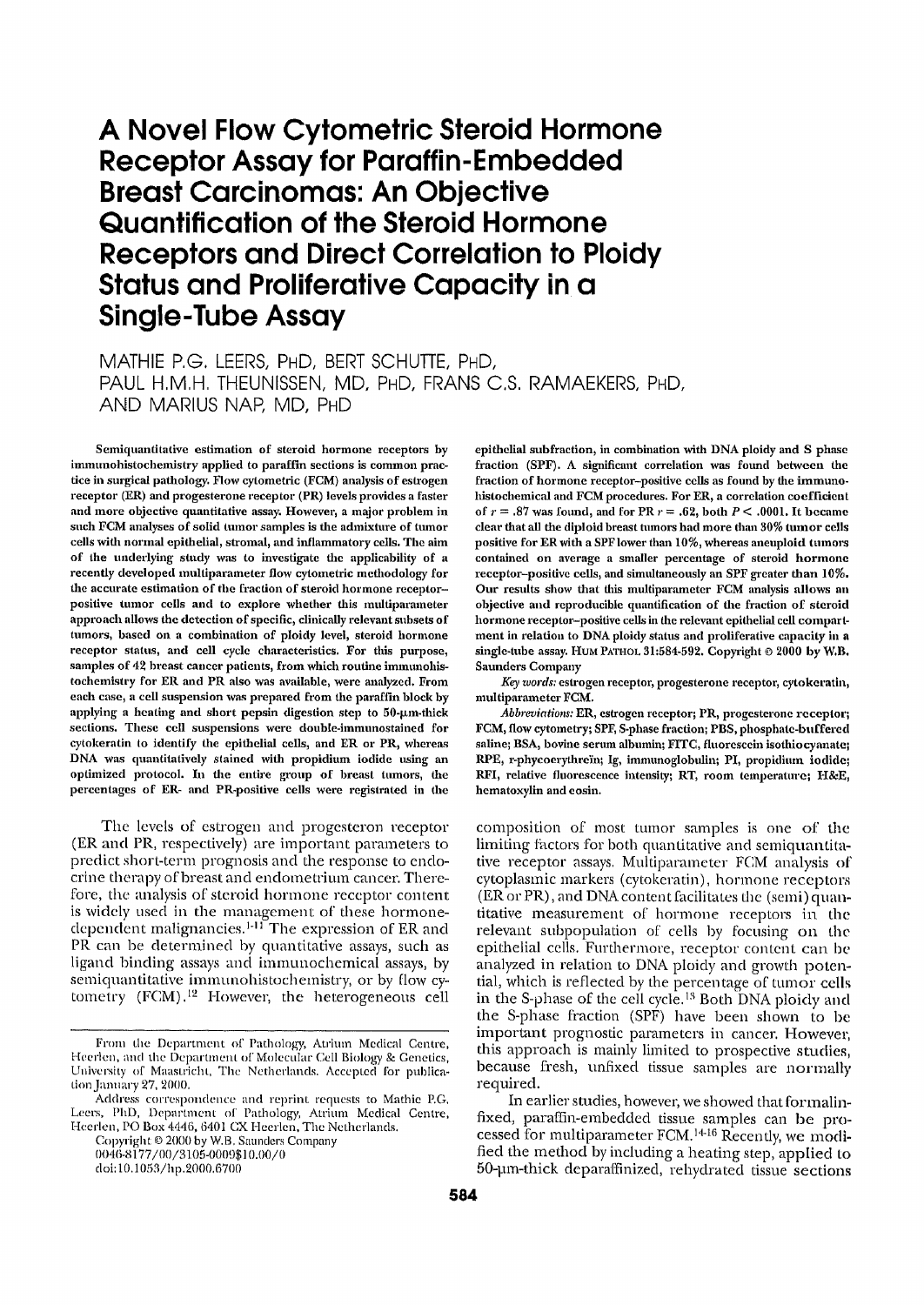for 2 hours at 80°C before a short and mild pepsin digestion. This leads to improved cell recovery and high-resolution DNA histograms.<sup>17</sup> Furthermore, heating of tissue sections resulted in improved results of immunocytochemical staining procedures applied to the cell suspensions because of improved epitope retrieval. In the current study, we applied this new multiparameter FCM technique to the quantification of the steroid hormone receptor-positive cell fraction in the relevant epithelial cell population from archival material of breast carcinomas. To establish optimal conditions for this assay, we analyzed the effects of duration of enzymatic digestion and incubation with the primary antibody on immunoreactivity with the different antibodies directed against the steroid hormone receptors, and investigated the intra-assay and interassay variability. The results of these trivariate FCM analyses were compared with the immunohistochemical analyses on tissue sections of the same paraffinembedded tumor blocks.

## **MATERIALS AND METHODS**

#### **Breast Carcinoma Samples**

Samples from the primary tumors were obtained during surgery from 42 breast cancer patients undergoing either elective mastectomy or lumpectomy. These tumors were diagnosed according to the World Health Organization classification and graded according to Bloom and Richardson.<sup>18</sup> Tumor stage was assigned according to the TNM classification. The tumors were classified as infiltrating ductal carcinoma (n = 35), lobular carcinoma (n = 6), and muchous carcinoma  $(n = 1)$ . The tumor samples were immediately fixed in 4% buffered formalin for maximally 24 hours and then routinely processed for paraffin embedding. These paraffin-embedded tumor tissues were used for the trivariate FCM analysis in parallel with immunohistochemistry.

#### Preparation of Cell Suspension

From each of the routinely processed paraffin-embedded tumors, two 50-um-thick sections were cut. These were deparaffinized in xylene and rehydrated in a descending ethanol series. The sections were then immersed in cold citrate solution (2 mg citric acid/mL aqua dest,  $pH = 6.0$ ) and placed at 80°C in a water bath for 2 hours. After a 15-minute cooling period at room temperature, the sections were rinsed in phosphate-buffered saline (PBS; pH 7.4). The sections were digested for 10 minutes at 37°C in a solution of 1 mg/mL pepsin (Sigma, St Louis, MO) in 0.1 N HCl. The sample was then filtered through a 50-um mesh nylon filter. The cell suspension was centrifugated at 400g, and the pellet was resuspended in PBS, supplemented with 1% bovine serum albumin (BSA; Sigma; BSA/PBS-buffer).

For the study of antibody binding kinetics, 2 different breast tumors were selected and cell suspensions prepared as described. To study the effect of duration of pepsin digestion on immunoreactivity in the single cells, cell suspensions of these 2 tumors were incubated for different periods with the pepsin solution (ie, 5, 10, 20, 30 minutes).

To study the effect of incubation time with the primary antibody on signal intensity, single cells were incubated for different periods with the primary antibodies (ie, 1, 3, 16, and 40 hours) at room temperature.

To evaluate the reproducibility of the FCM assay, that is, the intra-assay and interassay variability, 5 50-um-thick consecutive paraffin sections of 5 different breast tumors were split into 2 parts. One part of each tumor sample was analyzed for cytokeratin-, ER-, and PR-immunoreactivity within 1 assay, whereas the other part was analyzed in 5 separate assays.

#### Multiparameter Flow Cytometry

The double indirect fluorochrome-labeled antibody technique with fluorescein isothiocyanate (FITC)- and r-phycoerythrein (RPE)-conjugated secondary step reagents was applied in the multiparameter FCM analyses. The characteristics and sources of the primary antibodies used are summarized in Table 1. The single cell suspension was aliquoted into 100-µL samples. To each sample, 2 primary antibodies appropriately diluted were added simultaneously, that is, the polyclonal cytokeratin antiserum in combination with a monoclonal antibody to one of the steroid hormone receptors (ER or PR). After overnight incubation at room temperature, the samples were rinsed twice in PBS. Binding of primary antibodies was detected by incubating the cell pellet simultaneously with 2 secondary antibodies, that is, goat anti-mouse immunoglobulin (Ig)-FITC (DAKO A/S, Glostrup, Denmark, diluted 1:10) and goat-anti-rabbit-Ig-RPE (Boehringer Mannheim, NL, diluted 1:12). After incubation for  $1\frac{1}{2}$  hours at room temperature, the samples were rinsed twice in PBS, and finally the DNA was stained with propidium iodide (PI; 1.0 µg PI/mL, Sigma) in PBS containing 0.1 mg/mL RNAse (Serva, Heidelberg, Germany). The samples were allowed to stand for 15 minutes on ice in the dark before FCM analysis. As negative controls for background staining, a cell suspension was simultaneously incubated with mouse monoclonal anti-BrdU (clone IIB5, diluted 1:50; as a control for the mouse primary antibodies) and with a polyclonal antiserum directed against bovin mycobacterium (DAKO A/S, diluted 1:800; as a control for the rabbit primary antiserum).

All samples were analyzed using a FACScan flow cytometer (Becton Dickinson, San Jose, CA). Cells were excited with a single 488-nm Argon laser. FITC fluorescence was detected through a 515- to 545-nm BP filter, RPE-fluorescence through a 572-10 588-nm BP filter, and PI fluorescence through a 572to 588-nm BP filter. Electronic gating was used to exclude doublets and cellular debris. At least 20,000 events were collected for each sample. FITC and RPE signals were recorded as logarithmic amplified data, and the PI-signals were recorded as linear amplified data. The following settings were

**TABLE 1.** Characteristics of Primary Antibodies Used in This Study

| Antigen       | Antibody          | iα<br>Subtype    | Tissue<br>Section | Cell<br>Suspension | Reference | Source                      |  |
|---------------|-------------------|------------------|-------------------|--------------------|-----------|-----------------------------|--|
| Cytokeratin   | Rabbit polyclonal |                  | 1:500             | 1:500              | 32        | DAKO A/S, Glostrup, Denmark |  |
| Mycobacterium | Rabbit polyclonal | ----             | 1:800             | 1:800              | 33        | DAKO A/S, Glostrup, Denmark |  |
| ER            | 1D5               | IgG <sub>l</sub> | 1:100             | 1:20               | 34        | DAKO A/S, Glostrup, Denmark |  |
| PR            | 1A6               | IgG <sub>1</sub> | 1:100             | 1:20               | 19        | DAKO A/S, Glostrup, Denmark |  |
| BrdU          | IIB5              | IgG1             | 1:100             | 1:50               | 35        | Eurodiagnostica, Arnhem, NL |  |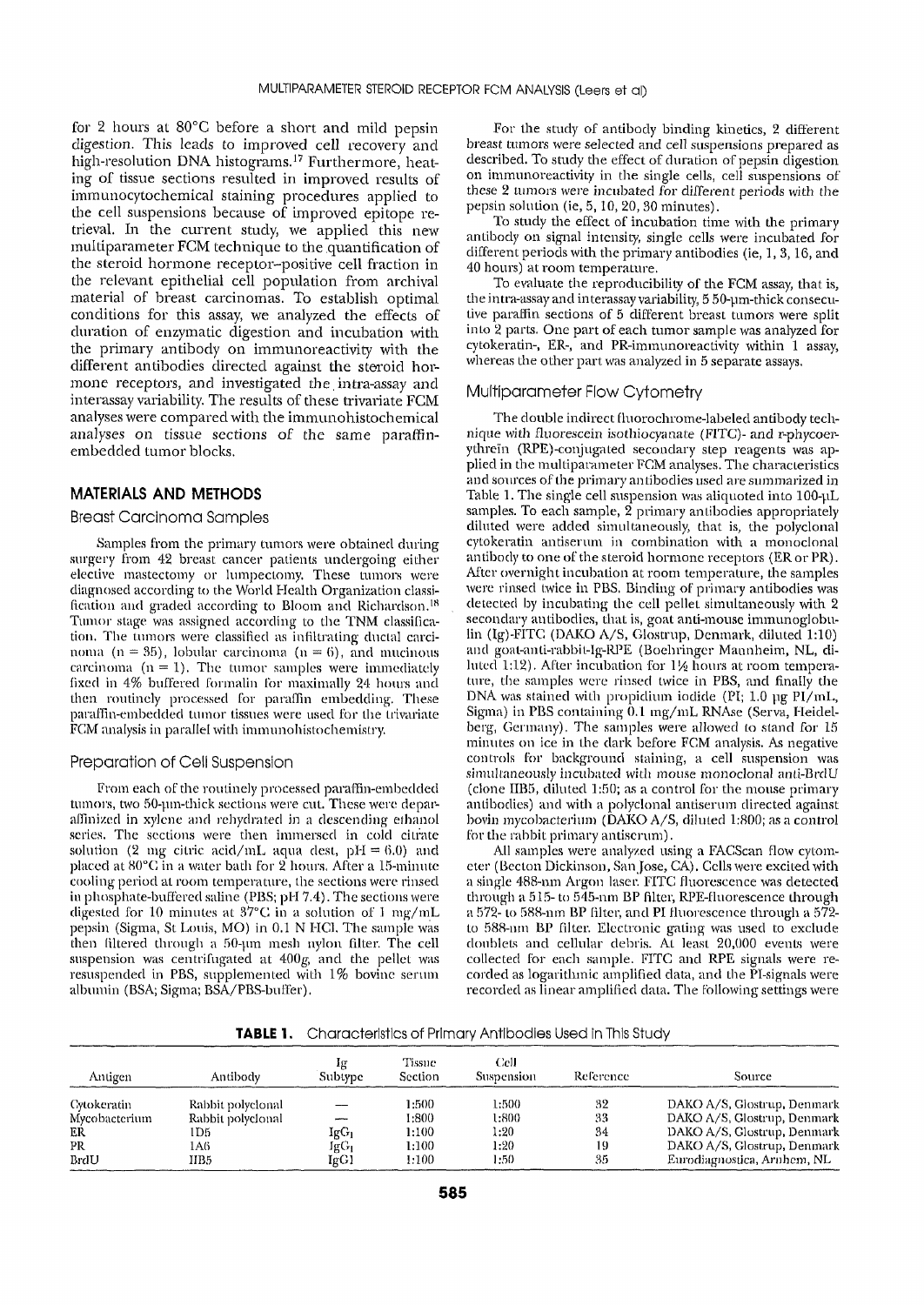

FIGURE 1. Effect incubation time on primary antibody binding (cytokeratin, ER and PR) as determined by the percentage of positive cells (A) as well as the relative fluorescence intensity (B) of the immunoreactive cells. An optimal staining as determined by saturation is achieved after an incubation time of 16 hours.

used: 407 V, 329 V, and 354 V on photomultiplier tubes for FL1 (FITC), FL2 (PE), and FL3 (PI), respectively. Compensation for (FL1-%FL2), (FL2-%FL1), (FL2-%FL3) and (FL3-%FL2) was 0.9%, 39.8%, 41.8% and 8.3%, respectively. Data analysis was performed using Lysys II software (Becton Dickinson). For cell cycle analysis, Modfit LT2.0 (Verity Software House, Inc. Maine) was used. The following data were collected: 1) the DNA index of the tumor cells and the CV of the first  $G_0/G_1$  peak; 2) the S-phase fraction (SPF); 3) the percentage of ER- or PR-positive cells; and 4) the relative fluorescence intensity (RFI) of the hormone receptor signal in the cytokeratin-positive fraction of the tumor.

The number of hormone receptor-positive cells was determined in the cytokeratin-positive fraction by an arbitrary threshold setting allowing 5% of positive counts in the negative control. Concerning the SPF, tumors were divided into 3 categories: tumors with a low SPF (less than 10%), tumors with an intermediate SPF  $(10\%$  to  $25\%)$ , and tumors with a high SPF (more than 25%). The RFI was calculated as the ratio of the mean fluorescence signal of the cytokeratinpositive cell population of the sample as compared with that of the negative control.

## Steroid Hormone Receptor Immunohistochemistry on Paraffin Sections

In parallel to steroid hormone receptor staining in suspension, consecutive sections  $4\,\mu\mathrm{m}$  thick were cut from the same paraffin-embedded blocks. They were mounted on 3-aminopropyltriethoxy silane (APES)-coated slides and airwere deparaffinized in xylene and rehydrated in a descending ethanol series. Endogeneous peroxidase activity was blocked by immersion for 10 minutes in 3% hydrogen peroxide in methanol, after which the slides were rinsed in PBS ( $pH = 7.2$ -7.4). The slides were placed in a 0.1 mol/L citrate buffer ( $pH = 6.0$ ) and boiled for 10 minutes in a microwave oven at 750 W. After preincubation with 1% BSA (Sigma)/PBS for 10 minutes, the same monoclonal antibodies directed against the ER and PR were applied at the appropriate dilution (Table 1) overnight at room temperature (RT). As a negative control, sections were incubated with anti-BrdU. Tissue sections of an ER- and PR-positive human mammary carcinoma served as a positive control. Next to this, the intraductal epithelial glands served as an internal positive control. After washing in PBS, the secondary antibody (biotin-labeled goat anti-mouse Ig; 1:400 diluted; DAKO A/S) was applied for 45 minutes at RT. After washing in PBS, these slides were incubated with streptavidin conjugated with horseradish peroxidase (1:600; DAKO A/S). After washing in PBS, peroxidase activity was detected with 3,3-diaminobenzidine/-0.002%  $H_2O_2$  solution (Sigma). Finally, the sections were counterstained with Harris' hematoxylin, dehydrated, cleared in xylene, and finally mounted in Entellan (Chroma Gesellschaft; Schmid Gmbh & Co, Berlin, Germany). To minimalize the effect of factors that influence the staining intensity, all sections were stained within 1 run. The intensity and distribution of the specific staining reaction for ER and PR in the breast carcinoma samples were evaluated independently by 2 observers. Immu-

dried overnight at 37°C. For immunostaining, the sections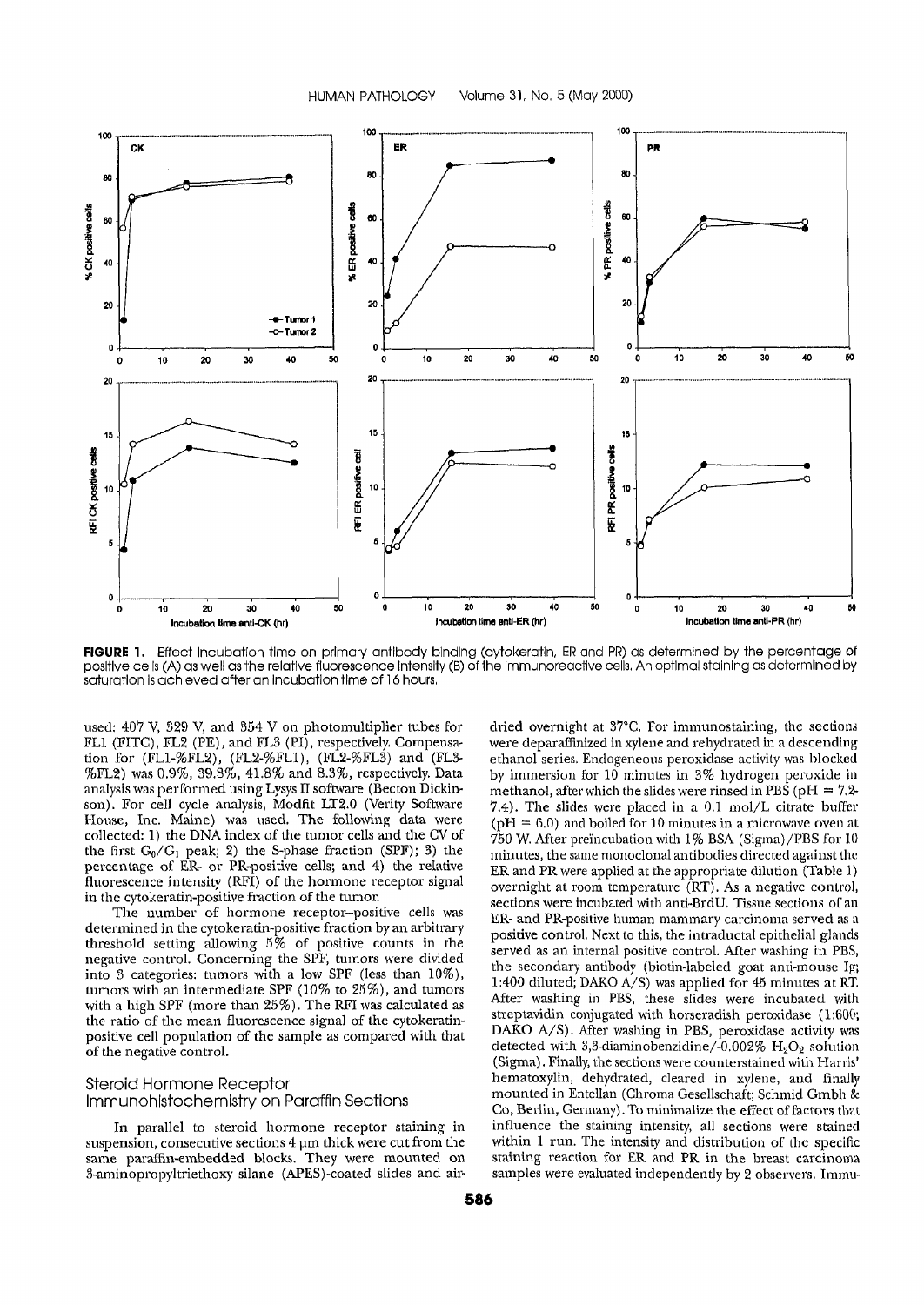nostaining in less than 10% of the tumor cells was categorized as 0, staining in  $10\%$  to  $30\%$  of tumor cells as 1, staining in  $30\%$  to  $60\%$  of the tumor cells as 2, and staining in more than 60% of the tumor cells as 3. The staining intensity was categorized 0, 1, and 2 (negative-weak, moderate, and strong, respectively). The total immunostaining score consisted of the product of the outcome in both categories, resulting in a minimum score of  $0$  and a maximum of  $6$ .

## **RESULTS**

#### Methodological Improvements

Heating of dewaxed and rehydrated 50-um-thick tissue sections for 2 hours at 80°C in a citrate solution, followed by a mild pepsin digestion of 15 minutes at 37°C, resulted in a high cell yield with little debris and few cell clusters. As observed by immunofluorescence microscopy, the recovered cells showed an intact nuclear morphology, and ER and PR immunoreactivity appeared to be localized in the nuclei. Furthermore, the cells had retained enough cytoskeletal remnants to allow detection of epithelial cells on the basis of anti-cytokeratin immunofluorescence.

In a pilot series, it was noticed that the hormone receptor-positive cells showed a stronger immunofluorescence reaction after overnight incubation with the antibodies directed against ER and PR as compared with a short incubation of 1 hour at room temperature.

When the kinetics of antibody binding were investigated in more detail, optimal binding for all antibodies used was seen after approximately 16 hours of incubation at RT (Fig 1).

To investigate whether proteolytic digestion interfered with the semiquantitative measurement of hormone receptor content, single-cell suspensions were treated with pepsin for an additional period. As depicted in Figure 2, prolonged proteolytic treatment influenced the levels of hormone receptor content as measured by ER or PR immunoassays, as well as for cytokeratin. A digestion step longer than 15 minutes resulted in a rapid decrease in immunoreactivity.

To determine the reproducibility of the FCM assay, that is, the intra-assay and interassay variability, 5 intact consecutive sections of 5 different tumor samples were split into 2 parts. One part was analyzed for CK-, ER-, and PR-immunoreactivity within 1 assay, and the other part was analyzed in 5 separate assays. Figure 3 shows that both the intra-assay and interassay variability is less than  $6\%$ .

### **Trivariate FCM Analysis of Breast Cancers:** Comparison With Immunohistochemistry on Tissue Sections

A total of 42 breast carcinomas were analyzed for the simultaneous expression of cytokeratin and ER or



FIGURE 2. Effect of proteolytic digestion on immunoreactivity for cytokeratin, ER and PR. A proteolytic treatment for longer than 15 minutes results in a rapid decline of all antibodies in the number of positive cells as well as the staining intensity as indicated by the RFI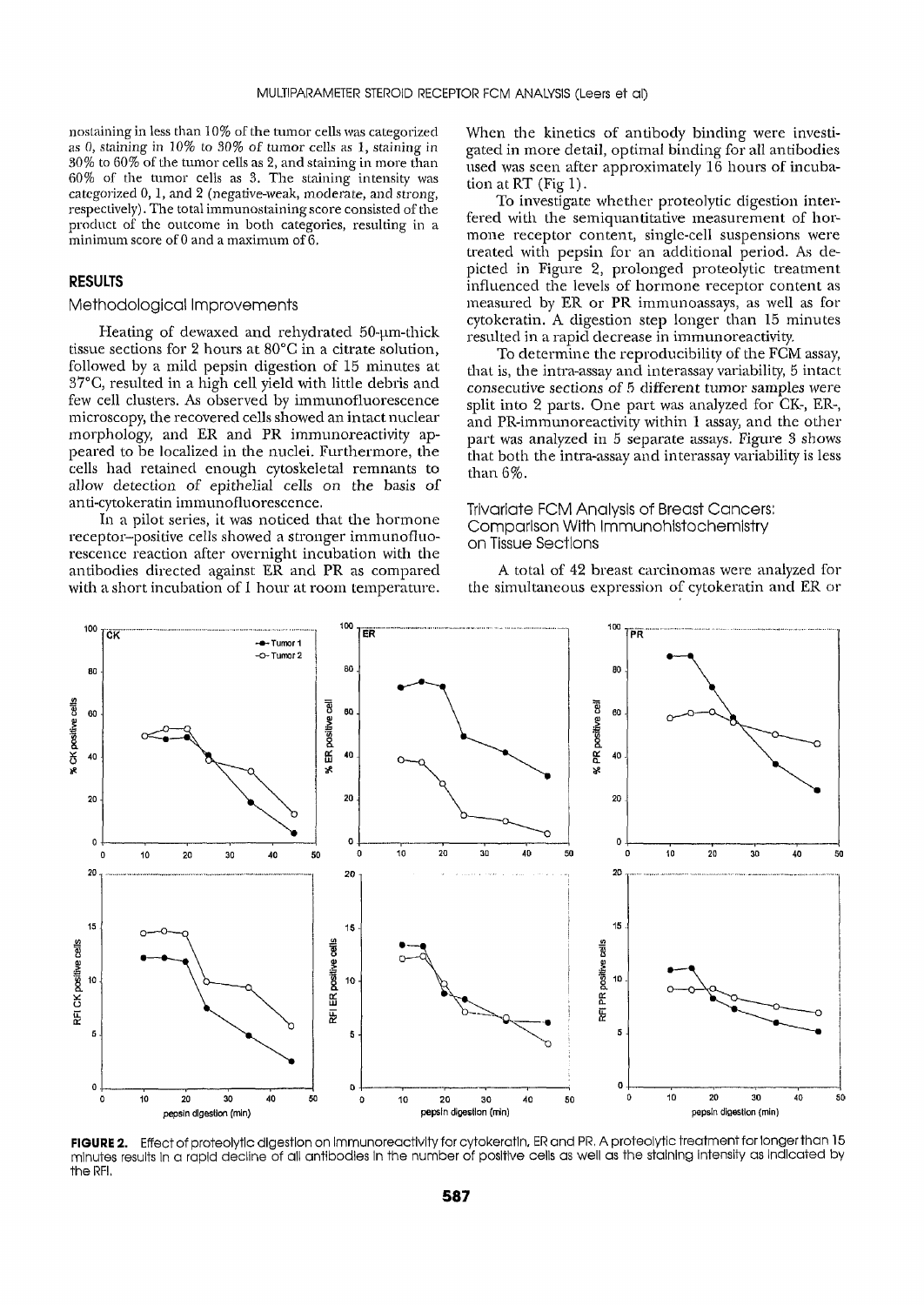

FIGURE 3. Intra-assay and interassay variability of trivariate cytokeratin/hormone receptor/DNA FCM analysis, Intra-assay variability was determined by duplicate analysis of 5 consecutive tissue sections of the same tumor sample within 1 assay, interassay variability was determined by analysis of 5 consecutive tissue sections of the same tumor sample in 5 separate assays. The mean number and standard deviation (SD) of positive cells for cytokeratin, ER, and PR are shown in a, b, and c, respectively, whereas the relative fluorescence intensity (RFI) and SD is shown in d, e, and f.

cytokeratin and PR, next to DNA content. When the steroid hormone receptor-positive and steroid hormone receptor-negative cases were grouped separately, a good correlation between immunohistochemistry and FCM was found for ER receptor content (Table 2). Thirty-two cases were positive for both assays. Eight of 42 breast carcinoma samples were found negative with both assays. Two cases that were negative for ER, as determined by immunohistochemistry, contained a small percentage of strongly ER-positive normal duct epithelial cells. When analyzed by FCM, these ER-positive cells were DNA-diploid cells, whereas the DNA-aneuploid tumor cells were devoid of ER staining. These 2 samples were therefore classified negative in both assays. For PR receptor content analysis, a discrepancy was found in 2 of 42 cases. Both cases were scored positive with immu-

**TABLE 2.** Comparison of the Results of Immunohistochemistry and Flow Cytometry for ER and PR in Paraffin-Embedded Breast Carcinomas

|            |          | ER-IH    |       | PR-IH    |          |       |  |
|------------|----------|----------|-------|----------|----------|-------|--|
| <b>FCM</b> | Negative | Positive | Total | Negative | Positive | Total |  |
| Negative   | 10       | 0        | 10    | 15       | 9        | 17    |  |
| Positive   | 0        | 32       | 32    | 0        | 25       | 25    |  |
| Total      | LO       | 32       | 42    | 15       | 27       | 42    |  |

nohistochemistry, whereas the FCM analysis showed less than 5% positive cells. In both cases, immunohistochemistry showed low numbers of positive cells with very low levels of immunoreactivity. In all other cases a good correlation was found.

To investigate the correlation between the 2 methods, that is, immunohistochemistry and FCM, in more detail, the percentage of steroid hormone receptorpositive epithelial cells, as determined by FCM, was compared with the semiquantitative immunohistochemical score of ER- or PR-stained tissue sections (Fig 4). For ER as well as PR, a statistically significant correlation  $(r=.87$  and  $r=.62$ , respectively,  $P<.0001$ ) was found between the fraction of hormone receptor-positive cells as determined by FCM and immunohistochemistry. Next to the percentage of hormone receptorpositive epithelial cells, the RFI of the steroid hormone receptor immunostaining as determined by FCM after selection of the cytokeratin-positive cells was plotted against the staining intensity of the hormone receptors as determined by the immunohistochemical score (Fig 4). No correlation between RFI and the immunohistochemistry was found. In addition to the quantification of hormone receptor-positive epithelial cells (for an example, see Fig 5), the DNA histograms (mean  $CVs = 3.02\%)$  also allowed accurate DNA-ploidy deter-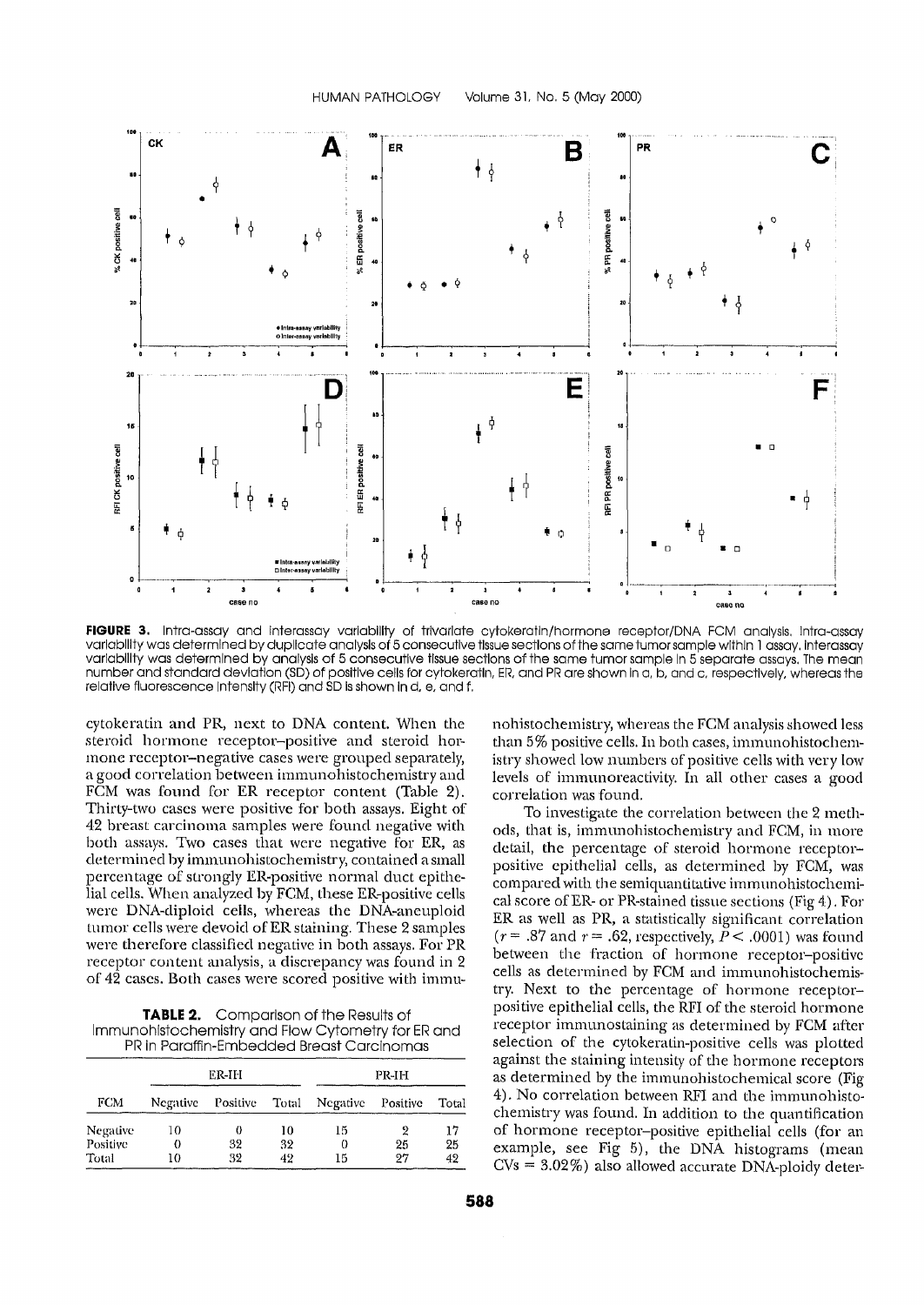

FIGURE 4. Comparison between Immunohistochemistry and FCM analysis for presence of ER (A) and PR (B). The left graph on each row shows the correlation between the fraction of steroid hormone receptor-positive cells as determined by immunohistochemistry and FCM (in the cytokeratin-positive compartment). Although somewhat weaker for PR, a significant correlation  $(P < .0001)$  was found for both steroid hormone receptors. The middle graph shows the correlation between the intensity of the expective to the faction of the faction of steroid hormone receptor-positive cells and the intensity of the staining of the finally shows the product of the fraction of steroid hormone receptor-positive cells and the inten the FCM analysis.

minations and cell cycle analyses. In this way, the steroid hormone receptor reactivity of the relevant epithelial (tumor) cells could be correlated directly to the ploidy status and the growth potential of these cells (Fig 6). It became clear from Figure 6A that 3 subpopulations of tumors could be recognized:

- Group 1: Tumors with a small fraction of ERpositive cells (less than 20%) and an intermediate and high SPF
- Group 2: An intermediate group of tumors with a relatively high percentage of ER-positive cells and an intermediate SPF
- Group 3: Tumors with a great fraction of ERpositive cells (more than 30%) and simultaneously a low SPF (less than 10%).

When comparing these results with the expression of PR, it appears that almost half of the tumors of group 3 had also a large fraction of PR-positive cells, whereas all tumors of group 1 lacked expression of PR. All but 2 tumors from group 2 had also a small fraction of PR-positive cells.

#### **DISCUSSION**

From previous studies, it is clear that parameters such as DNA ploidy, steroid receptor content, and cell cycle characteristics each bear prognostic information in breast carcinoma,<sup>2,4-11,13,20</sup> but this information has not been used to its full extent because of technical limitations or the composition of the material. For instance, single-parameter DNA flow cytometry has frequently been used to determine ploidy levels and cell cycle characteristics, but this approach is hampered by the fact that tumor biopsy specimens not only consist of tumor cell but actually contain a heterogeneous mixture of epithelial cells (normal and tumor), fibroblasts, and vascular stromal components, as well as inflammatory cells. In this way, small subsets of DNA-aneuploid cells escape detection, and more importantly, cell cycle characteristics are often not informative, for instance, in cases of DNA diploidy or in case of insufficient peak separation in DNA-peridiploid tumors. This drawback applies to cell suspensions derived from both fresh and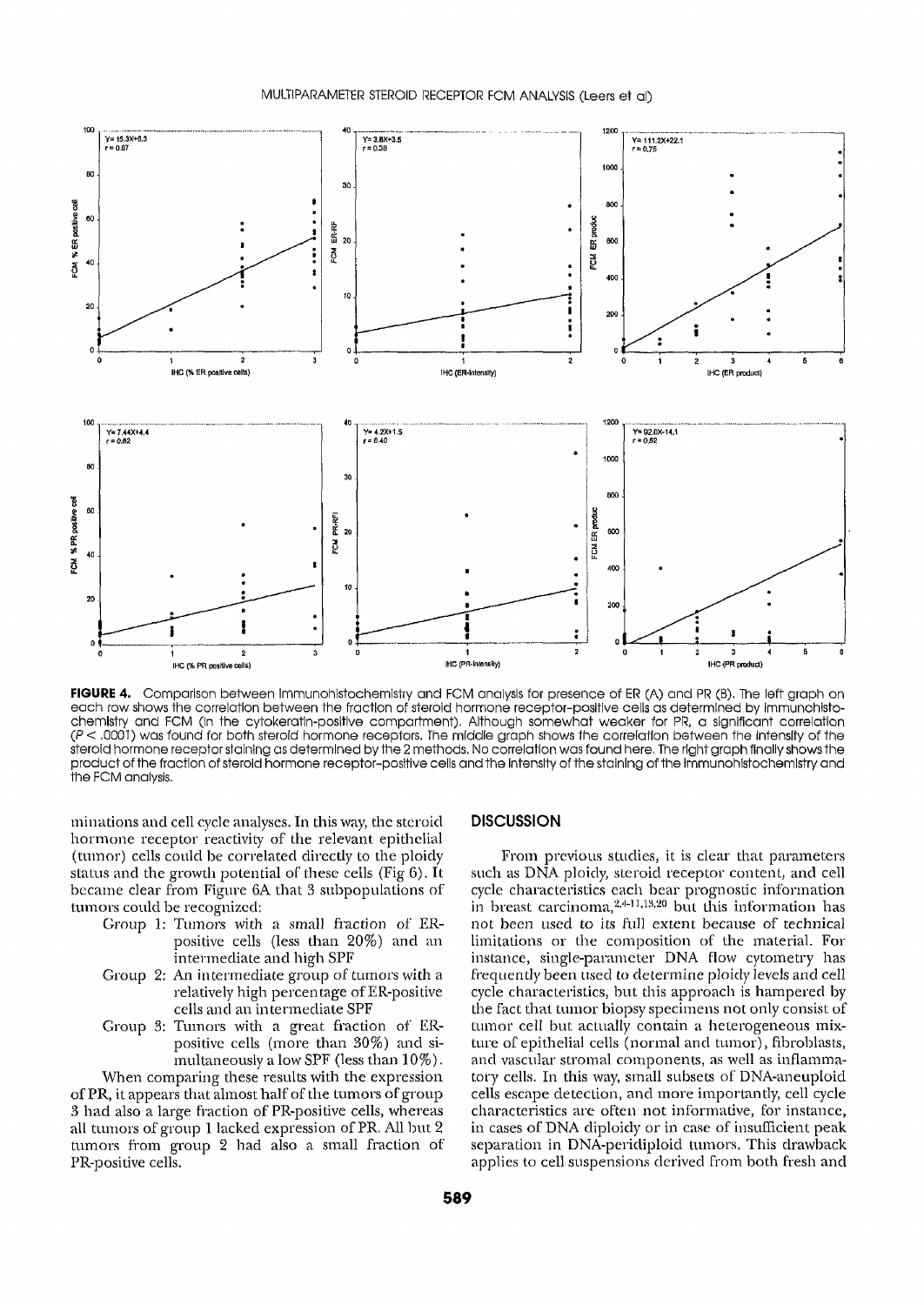

FIGURE 5. An example of a FCM analysis of a tetraploid breast tumor with a high expression of estrogen receptors (ER). Cells were stalned in suspension for cytokeratin, ER, and DNA. A shows the dotplot of DNA (x-axis) versus cytokeratin. B<br>and C show a dotplot of DNA content (x-axis) versus negative control and ER, respectively. The solid lines denote the treshold for positivity based on the negative control (B). D finally shows the dotplot of cytokeratin (x-axls) versus ER. From A it became clear that most cytokeratin-positive cells are tetraploid. Note that these cytokeratin-positive cells are also positive for ER, whereas cytokeratin-negative cells are negative for ER (D).

paraffin-embedded tissues, but now can be overcome by selection of epithelial cells for ploidy measurements by means of bivariate cytokeratin/DNA analysis.<sup>14-16</sup> Determination of steroid hormone receptor content is hampered by similar drawbacks.<sup>12</sup> Quantitative data on steroid hormone receptor content can be obtained with the cytosol-based ligand-binding assays.<sup>19</sup> However, these techniques do not compensate for the presence of nonrelevant cells, such as stromal and inflammatory cells, in the sample. This inherent drawback has been circumvented by the immunocytochemical detection of steroid receptors in tissue sections or cytological preparations.<sup>2,21,22</sup> This approach, however, is sensitive to many external factors interfering with accurate quantification of receptor content. For instance, staining intensity is influenced by the duration of fixation, thickness of the tissue section, incubation conditions of the primary antibodies, concentration of the chromogens, and often subjective scoring of the investigators.

Despite these limitations all individually determined parameters apparently bear prognostic relevant information. However, it is reasonable to assume that accurate and combined analysis of ploidy level, steroid receptor content, and cell cycle characteristics of the relevant epithelial cells will add to this information and might allow the detection of specific subsets of tumors

and tumor cell populations and help to predict the individuals response to therapy.

In the underlying study, we applied our recently developed protocol for the multiparameter FCM analysis of formalin-fixed, paraffin-embedded material<sup>17</sup> to a series of routinely processed breast carcinoma specimens. The aim of the study was to investigate the applicability of this protocol for the accurate enumeration of steroid receptor-positive, epithelial (tumor) cells, and to explore whether this multiparameter approach allows the detection of specific, clinically relevant subsets of tumors, based on ploidy level, steroid receptor expression, and cell cycle characteristics.

We previously showed that heat pretreatment of dewaxed and rehydrated tissue sections resulted in increased cell recovery, improved quality of the obtained DNA histograms, and restoration of epitopes that were masked during formalin fixation.<sup>17</sup> Here we show that this improved protocol also allows reliable detection of steroid receptor content. First, proteolytic digestion up to 15 minutes results in  $(1)$  sufficient recovery of cells, (2) steady levels of cytokeratin, estrogen and progesterone hormone receptor immunofluorescence, and (3) high-quality DNA histograms. Second, antibody-binding kinetics indicate that overnight incubations at room temperature result in saturated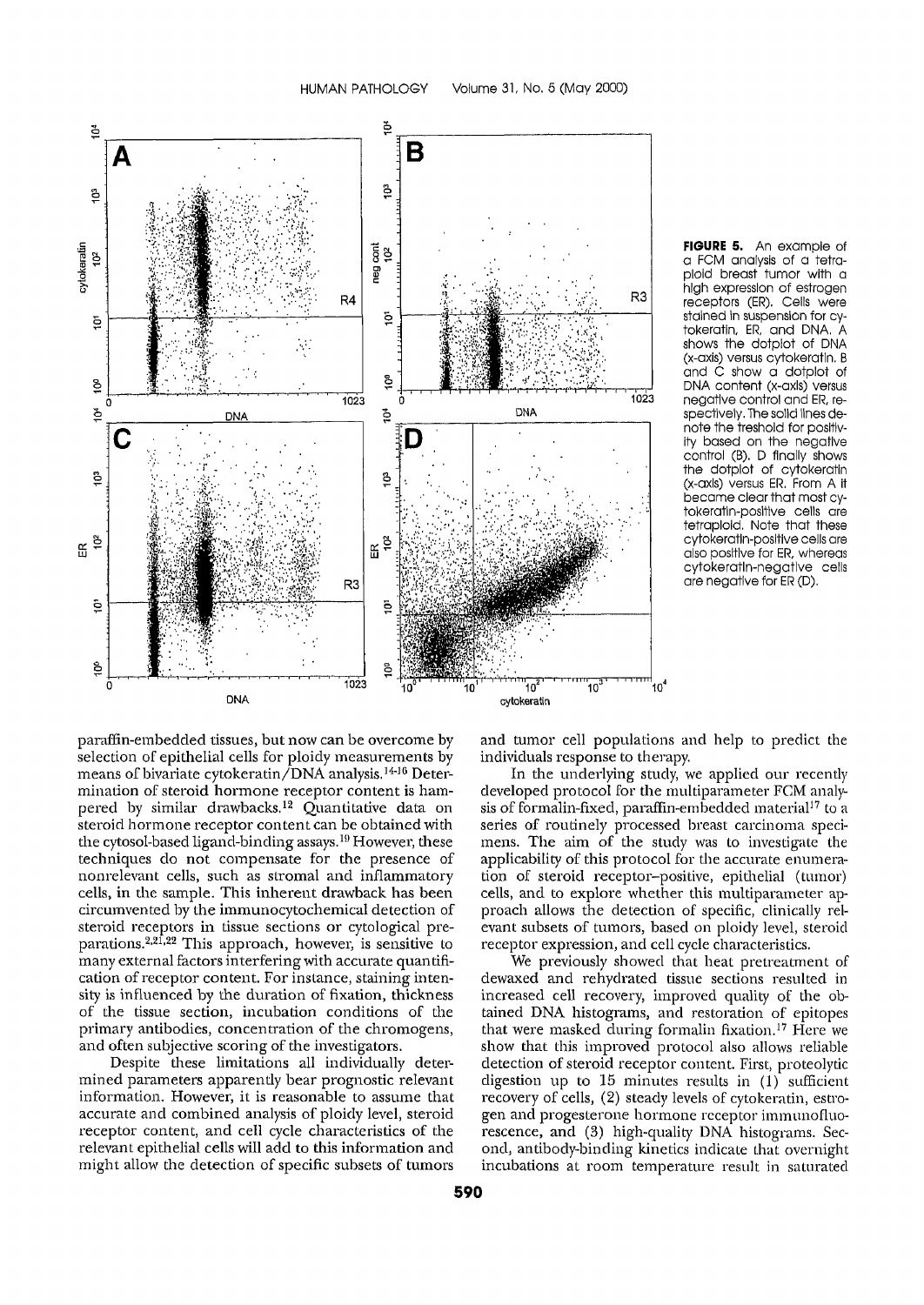

FIGURE 6. The relationship between ploidy, SPF, and estrogen receptor or progesterone receptor status as determined by FCM. The closed squares represent the aneuploid, the open squares the peridipioid, the asterisks the tetrapioid, and the open circles the diploid tumors. From A it became clear that 3 subsets of patient populations could be recognized. First, tumors with intermediate and high SPF, almost complete absence of ER, and all aneuploid. Second, tumors with infermediate SPF and a relatively high percentage of ER-positive cells. This group includes almost all tetrapiold and peridipiold tumors. The third group is characterized by tumors with a low SPF, high percentage of ER-positive cells, and included all diploid tumors.

antibody binding. Third, intra-assay and interassay variability is low, that is, less than 6%. Finally, a significant correlation was found between the immunohistochemically determined fraction and the FCM-derived percentage of steroid hormone receptor-positive cells. No correlation was found between the immunohistochemical and flow cytometric determined staining intensity of steroid hormone receptors. This finding is somewhat surprising, because we previously showed for cell lines that fluorescence intensity correlated well with the number of hormone-binding sites.<sup>12</sup> Therefore, we conclude that routinely determined immunohistochemical scores are based more on numbers of receptorpositive cells than on the staining intensity, which is difficult to interpret by the (subjective) human eye.

Because FCM analysis is performed on a per-cell basis, admixture of receptor-negative and receptorpositive cells has no influence on the fluorescence level of individual cells. Where cytosolic-based assays lack morphological information, our approach always has a sequential hematoxylin and eosin (H&E)-stained section available to support the correct interpretation of cell composition and to trim the 50-um section with a scalpel blade for the most relevant parts. Using the cytokeratin antibodies to specifically identify the epithelial cells in this selected area enables additional specification of the cells that are submitted for receptor assay. The FCM equipment guarantees the objective singlecell quantification as receptor positive or negative. In the case of a diploid tumor, it is not possible to

 $\bar{z}$ 

distinguish the tumor cells by their DNA profile from the normal duct epithelial cells. Fortunately, immunocytochemical studies have shown that immunostaining for hormone receptors is sparse (on average, 7% of cells) in the normal breast epithelium, and is largely confined to the lobular elements in the premenopausal breast.<sup>9,23</sup> As mentioned previously, the interpretation of these flow cytometric-generated data can be supported by the information from the already available H&E-stained section.

Although applied to this limited series of routinely processed breast tumors, multiparameter FCM analysis showed 3 discrete subsets of patients based on the fraction of ER-positive cells, SPF, and ploidy. The first subgroup consists of patients with DNA-aneuploid tumors with intermediate and high SPF and almost complete absence of ER-positive cells. A second subgroup showed DNA-aneuploid tumors, including all tetraploid and peridiploid ones, with intermediate SPF and a relatively high percentage of ER-positive cells. The third subgroup consists of tumors with low SPF and high percentage of ER-positive cells. Most (13 of 16 cases) of the tumors in the latter subgroup were DNA diploid. With the exception of 2 cases, all tumors showing more than 20% PR-positive cells belonged to group 3. From a cell biological point of view and based on reports from the literature, these subsets of patients are likely to respond better to therapy and therefore represent a prognostically separate entity.<sup>24-29</sup> The 2 exceptions mentioned both belong to group 2 based on